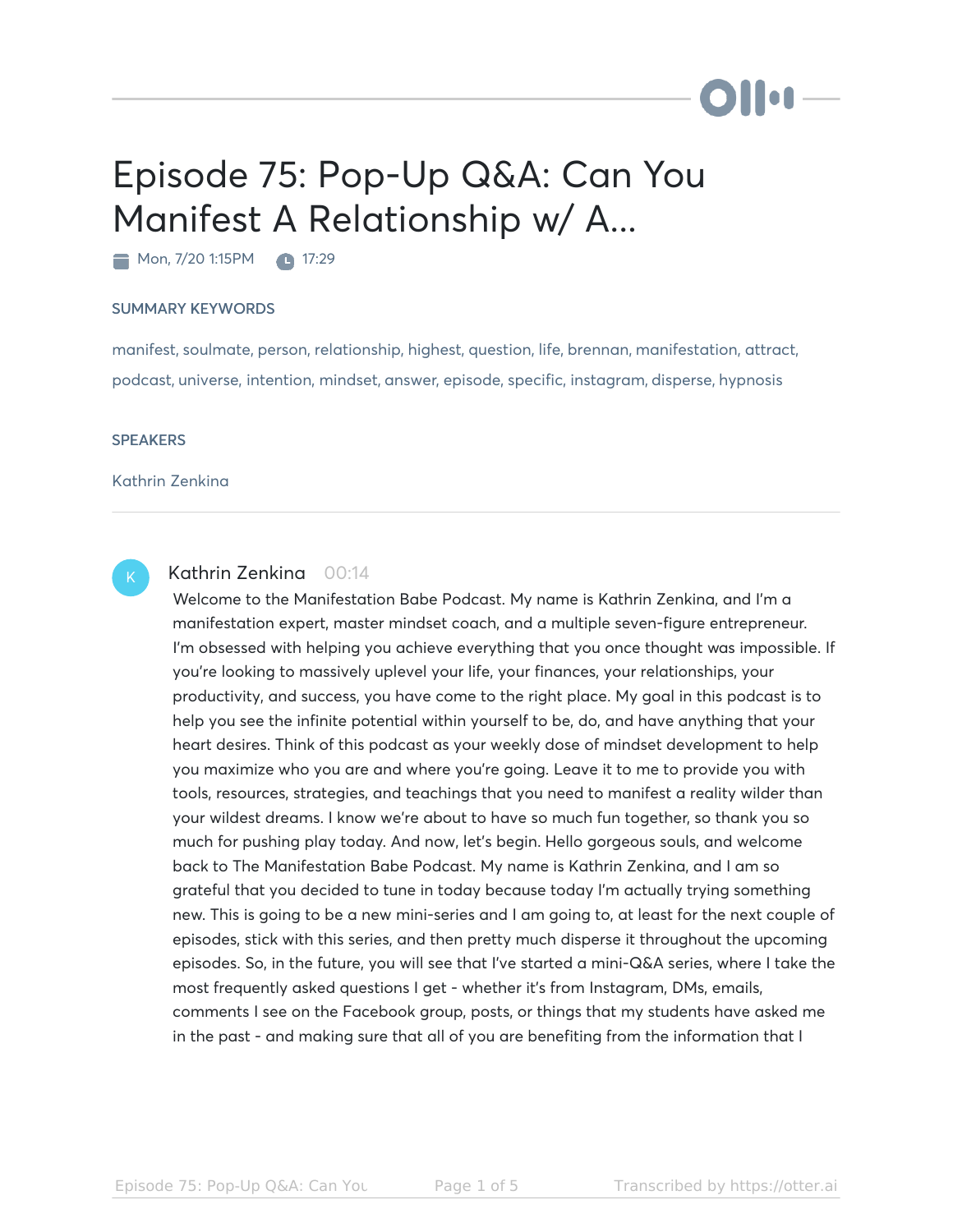already share on these platforms. I'll be turning them into more of an audio style and creating a few short episodes, where I literally take one question at a time and answer them. If you're familiar with my Instagram and already following me, this is something that I do every couple of weeks or so. I post a Q&A box; there's a feature on Instagram now where you can submit your questions to me, and then I go ahead and answer them one by one. It's been so much fun for me and one of my favorite ways to add value. Sometimes I have so much more to say than I could type out, because I try to keep it very short and to the point, but sometimes I want to say so much more. And so, what I decided to do while Brennan and I were prepping for that episode that you are all waiting for - I know that you're waiting for that episode where Brennan and I talk about mental health, and how it impacts manifestation. I'm going to be interviewing him about his journey with being diagnosed with bipolar disorder about 10 years ago, where he is today, how he's transformed that label that he's been given, and how he manifests in his own specific and special way. But in the meantime, I want to disperse these Q&A podcast episodes. My intention is to keep them very short - and I know I say this every podcast, "Hey, guys, I just want to tell you something super quick." And then 15 minutes later, I'm still talking about it. But really, my intention is to keep it 10 to 15 minutes so you can get your burst of inspiration and motivation, and get an answer to a question that you've probably had around the manifestation process, mindset, or any topic that you've ever been interested in asking me. I get a whole variety of questions. I think that this will be really fun. So, today's question is one that I get asked a lot. At least once a day, since I started my Facebook group, someone asks if they can manifest a specific person into their life. For the most part, these people are coming from a place of going through a bad breakup, or someone broke up with them, or they broke up with someone else, and long story short, six months later, they realized they made a mistake and they want that person back. Very rarely in cases, I get some situations where people want to manifest a specific person because they're a celebrity, or they think that they'll be happiest with this person, or it'll just be really fun to date them, and they want a specific relationship with a specific person. But for the most part, it's typically an ex. So, if you've ever wondered if you can manifest an ex-boyfriend, ex-girlfriend, or ex-whatever back into your life, then this answer is for you. Are you ready for this? Can you manifest a relationship with a specific person? I'm always going to give you guys an answer from my experience, education, trainings, everything that I have learned, my own personal expertise on manifestation, and my own personal experiences. So, please know that if you Google this question, you'll probably get a whole array of answers, but from my experience and what I suggest for people, you technically can. Because you can manifest anything into your life, you can also technically manifest a specific person... However, here's my question for you: Why would you want to? Why would you want to use your limited perception, human abilities, and human experience to pick the person, the soulmate, and the relationship that you think is best for you? If you really want to manifest a relationship, or you want to manifest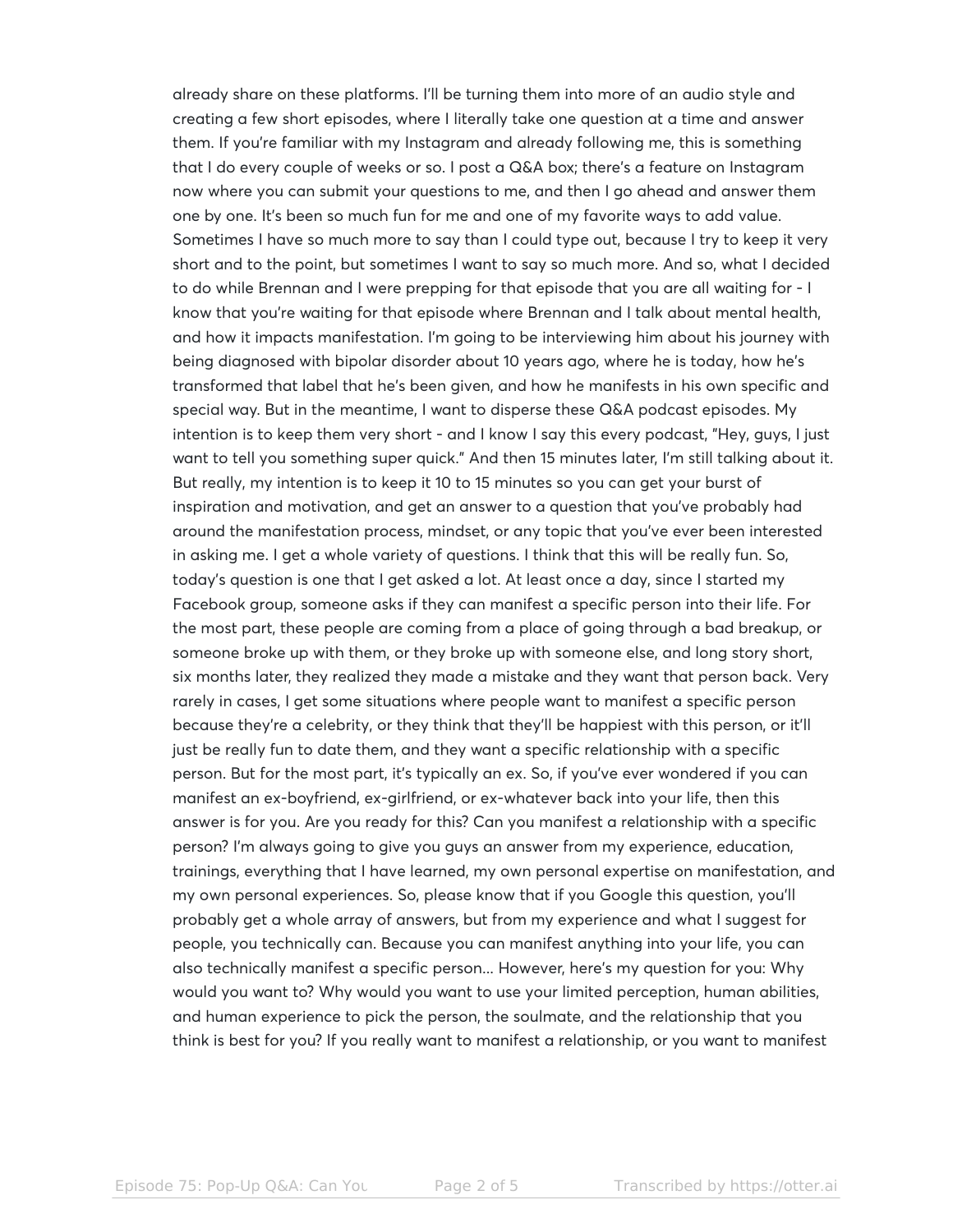your ex back into your life, because you technically can, and you can visualize that person and see you the two of you back together, feel that they're already in your life, and use that manifestation process. However, it will only happen if it's for the highest good of both parties. Because we all have free will - you have free will, I have free will, and we're all in charge of own realities. If something is not for my highest good, typically, I'll be unable to manifest it because, at any point in time, my higher-self is trying to protect me. The universe is trying to protect me, and it wants to give me something that's for my highest good, and to avoid something that's negative - that won't be for my highest good, that's not here on purpose, and that won't teach me a lesson. Sometimes we think that when we manifest negative situations, it means that it's something that's not for our highest good, when in fact, that situation was there to teach us a lesson, making it for our highest good. But let's say this relationship is not for the highest good of all involved, and that means both parties. If you force someone into your life, you are messing with their free will; you are messing with their highest good. Even though you manifest them back into your life, that relationship may not be the same relationship that you envisioned. The foundation of that relationship might be coming from a place of resentment, of a place of anger, of a place of "I don't want to be here," and that kind of relationship is the last type of relationship that I want for you and I hope that you want for yourself. And so, when I get this question, here's the advice that I give: I tell anyone who asks this question, "The universe knows best. And so, set the intention of manifesting the best, highest, and most perfect match to you." So, literally set the intention of you manifesting your soulmate without the attachments of manifesting a specific person, because you have a very limited human perception. And so, even though you are thinking of a relationship from the past, or a year ago, thinking that this is the best you could ever do, the best you could ever have, the best person who's ever out there; I promise that the reason that relationship ended is probably because the lessons that you're supposed to learn from each other are done. That relationship is finished for a reason. And so, by you forcing that relationship together, it's not going to be as good as it was before. And how do you know that they're the best match for you? How do you know that this person is your soulmate? How do you know that there's nothing better out there? Now, vice versa, you can actually have that person be the best and actually come back into your life, but only when you set the intention of very generally manifesting the best, highest, and most perfect match to you. You want to release that; release the specificities, as with anything in manifesting you want to release the "How." The details are not up to you. It's a co-creation process. You set the intention of manifesting your soulmate, and the universal will take care of who that is, how they're going to come into your life, what they look like, what they do, and so on. And of course, you have control of what you desire. Of course, I want you to create a desires list of who that person is, how they show up, how they treat you, how you feel, and what they look like. That's pretty much what I did to manifest Brennan. But anything beyond that, and who that person is, specifically, I don't want you to go out there and look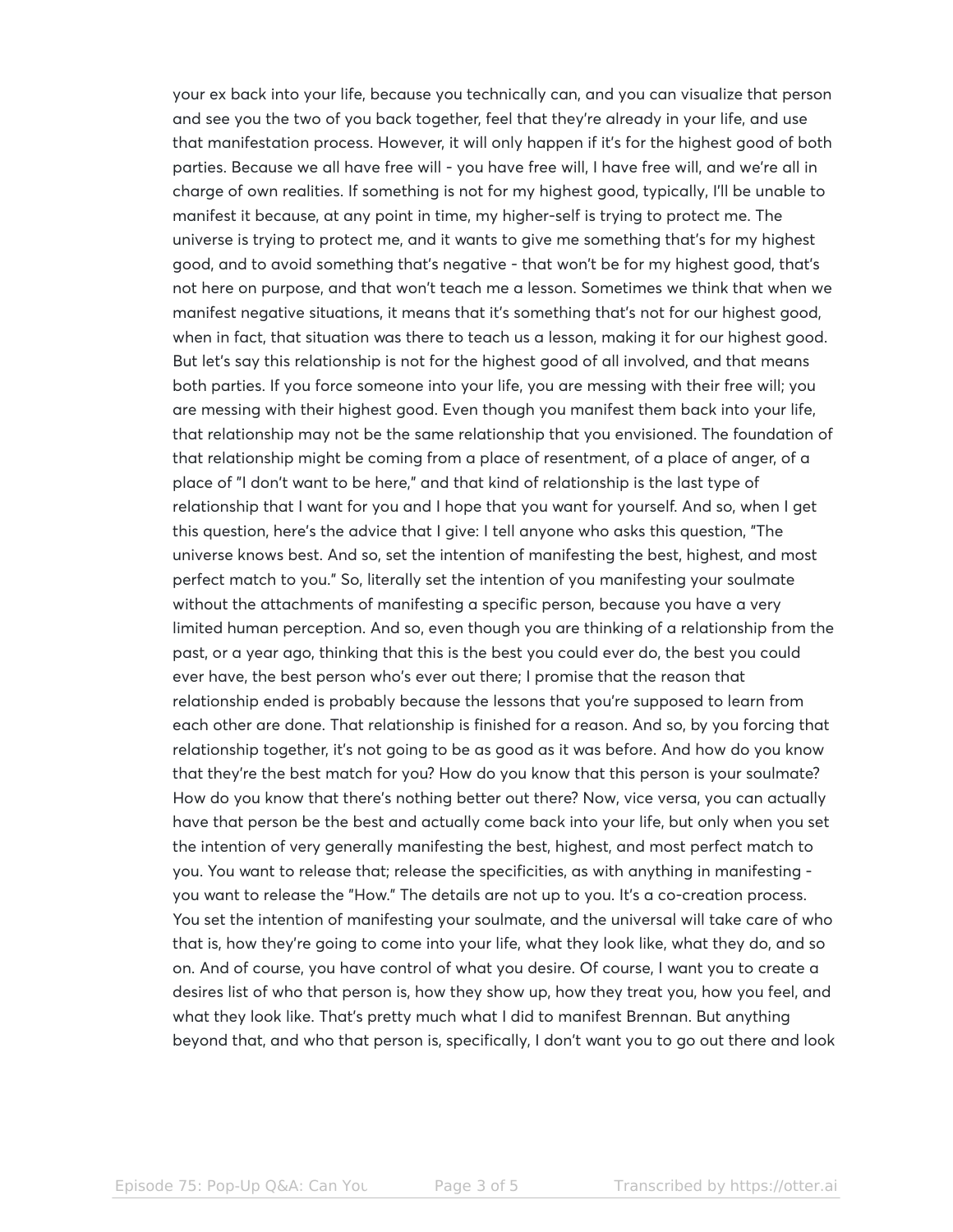for them or assume that it is your ex. Again, the relationship ended for a reason. But here's the thing: by setting this intention, you might actually manifest your ex back. What I mean by that is that the universe actually knows that this person is for your highest good and you are for their highest good, and that you guys learned a lesson from the breakup; and so, that breakup was actually created to teach you something, and now that you've both learned the lesson, you guys are being brought back together, and this person is for your highest good. If not, you'll end up with a much better match. Since you're setting the intention of attracting the most perfect, best, and highest level of soulmate that you can attract, guess what? The relationship that you do end up attracting as soon as you are ready for it is actually going to be so much better than the relationship you had with your ex. And so, in this case, you create a win-win scenario. I believe that when you are forcing a relationship to happen and manifest a relationship with a specific person based on your limited human perception, what ends up happening is you don't actually know if that's going to be the best for you. You don't have that expanded, multiple viewpoints knowing behind-the-scenes. The universe knows billions of people and the thousand different ways that people can come into your life. You want to release that and let the universe take care of that, and then you enjoy the benefits. If you force a relationship, it's almost like a win-or-lose situation; and if you release the "How," you get a win-win situation. So, I hope that makes sense. That is the shortest answer I can give you. I hope that helps clarify, if you are someone who's trying to manifest a specific person; again, I want to ask you "Why? Why do you think you know the best?" And you can take it from there. To give you something actionable, if you are someone who is searching for their soulmate, or manifesting their soulmate, take a piece of paper - this is exactly what I did with Brennan - and write down what their qualities are, what they do, who they are, how they make you feel, how they treat you, what your relationship is like, what it feels like to be in love with them. You can go as down to the details as their height, eye color, hair color, and all that good stuff. Just get super specific, and then from that point on, just ask yourself, "Who must I become to attract this person?" And then make it a project about you; start working on yourself and ask yourself, "I have so many demands of who I want to attract into my life. I'm creating all these demands of them, but I need to match those demands." I need to flip the mirror back on myself and I need to ask myself, "Who must I become to become the best version of myself, who's capable of attracting someone as their best version of themselves?" When that relationship comes together, the thing is that the reason this works so beautifully is that even when that person comes into your life, and they don't look exactly like your ideal mate list, what ends up happening is that they can actually evolve. There's an evolution that happens when they come together. That's something that I found with me and Brennan. I attracted this gorgeous man who looks exactly like what I described, but he's not really open to this mindset, personal development, and law of attraction thing, which I clearly specified on my list. But what I found is that through our relationship, he actually came around and evolved into that version of himself that I was